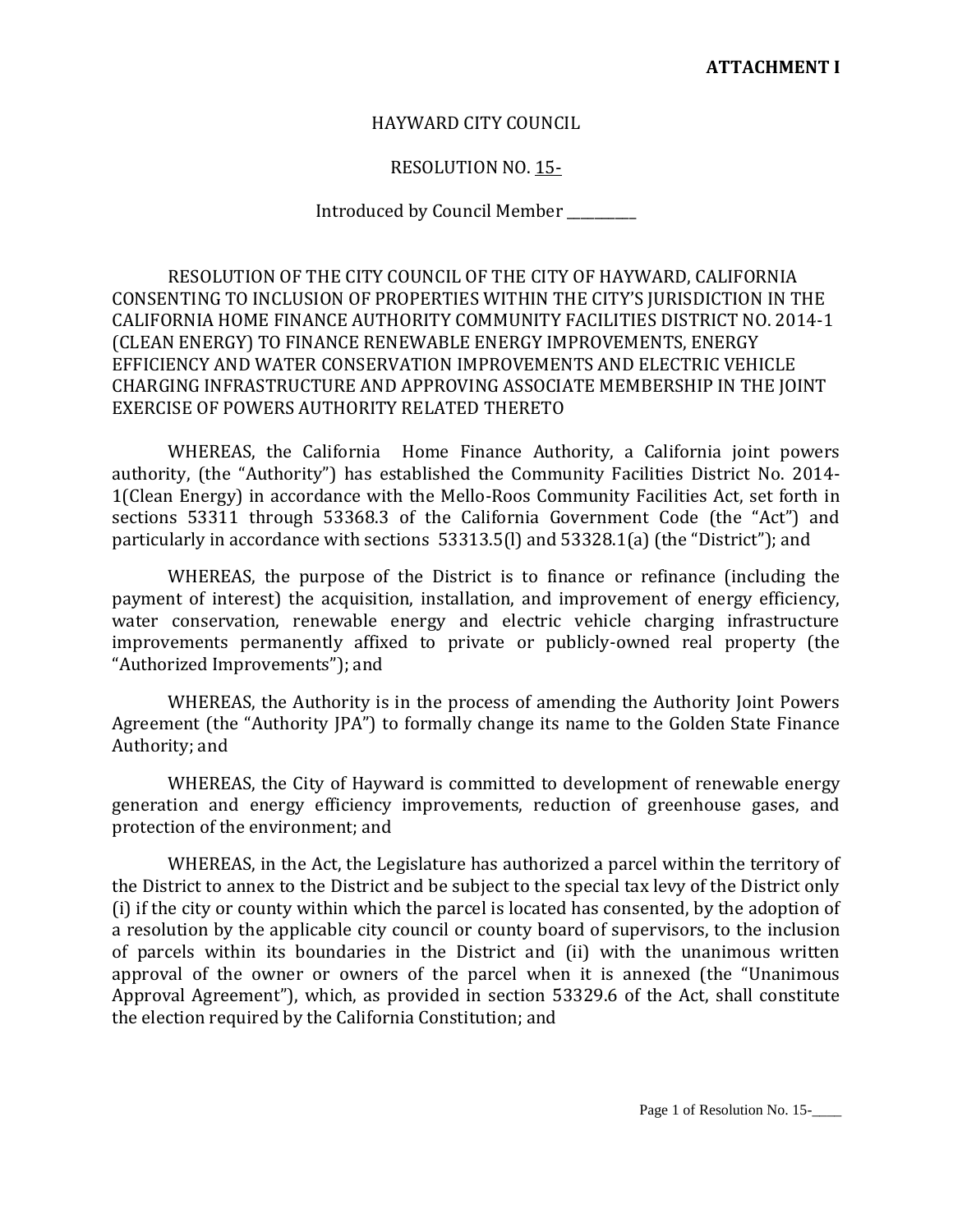WHEREAS, the City wishes to provide innovative solutions to its property owners to achieve energy efficiency and water conservation and in doing so cooperate with Authority in order to efficiently and economically assist property owners the City in financing such Authorized Improvements; and

WHEREAS, the Authority has established the District, as permitted by the Act, the Authority JPA, originally made and entered into July 1, 1993, as amended to date, and the City is an Associate Member of the JPA by execution of the JPA Agreement, and is participating in the programs of the JPA to assist property owners within the incorporated area of the City in financing the cost of installing Authorized Improvements; and

WHEREAS, the City will not be responsible for the conduct of any special tax proceedings; the levy and collection of special taxes or any required remedial action in the case of delinquencies in the payment of any special taxes in connection with the District.

## NOW, THEREFORE, BE IT RESOLVED

1. This City Council finds and declares that properties in the City's incorporated area will be benefited by the availability of the Authority CFD No. 2014-1 (Clean Energy) to finance the installation of the Authorized Improvements.

2. This City Council consents to inclusion in the Authority CFD No. 2014-1 (Clean Energy) of all of the properties in the incorporated area within the City and to the Authorized Improvements, upon the request of and execution of the Unanimous Approval Agreement by the owners of such properties when such properties are annexed, in compliance with the laws, rules and regulations applicable to such program; and to the assumption of jurisdiction thereover by Authority for the purposes thereof.

3. The consent of this City Council constitutes assent to the assumption of jurisdiction by Authority for all purposes of the Authority CFD No. 2014-1 (Clean Energy) and authorizes Authority, upon satisfaction of the conditions imposed in this resolution, to take each and every step required for or suitable for financing the Authorized Improvements.

4. City staff is authorized and directed to coordinate with Authority staff to facilitate operation of the Authority CFD No. 2014-1 (Clean Energy) within the City, and report back periodically to this City Council on the success of such program.

This Resolution shall take effect immediately upon its adoption. The City Clerk is directed to send a certified copy of this resolution to the Secretary of the Authority.

IN COUNCIL, HAYWARD, CALIFORNIA \_\_\_\_\_\_\_\_\_\_\_\_\_\_\_\_\_\_\_\_\_\_\_, 2015